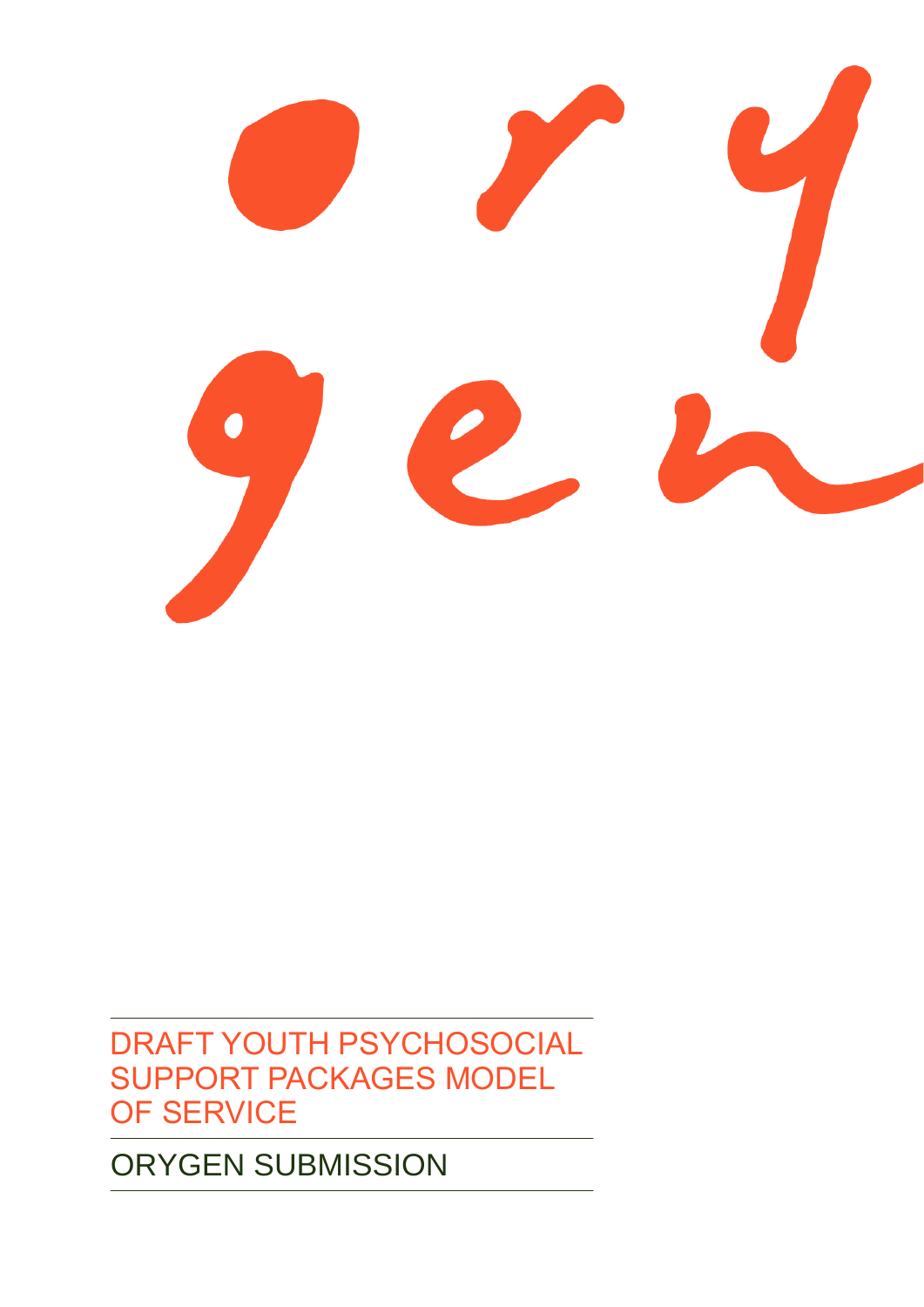#### DRAFT YOUTH PSYCHOSOCIAL SUPPORT PACKAGES MODEL OF SERVICE

#### ORYGEN SUBMISSION

Orygen welcomes the opportunity to provide a submission to the Western Australia Mental Health Commission's draft Youth Psychosocial Support Packages Model of Service.

#### ABOUT ORYGEN

Orygen is the world's leading research and knowledge translation organisation focusing on mental illhealth in young people. At Orygen, our leadership and staff work to deliver cutting-edge research, policy development, innovative clinical services, and evidence-based training and education to ensure that there is continuous improvement in the treatments and care provided to young people experiencing mental ill-health.

Orygen conducts clinical research, runs clinical services (including specialist services and five headspace centres), supports the professional development of the youth mental health workforce and provides policy advice relating to young people's mental health. Our current research strengths include: early psychosis, mood disorders, personality disorders, functional recovery, suicide prevention, online interventions, neurobiology and health economics.

#### FILLING A SERVICE GAP

The draft Youth Psychosocial Support Packages Model of Service will provide access to psychosocial services for young people (aged 16 to 24 years) who have signs and symptoms of moderate to severe mental health issues, including those young people with co-occurring problematic alcohol and other drug use issues.

By focusing on moderate to severe symptoms the model of service will meet some of the needs of the 'missing middle'. The 'missing middle' is made up of young people whose illness complexity is assessed as beyond the service scope of the primary care services and not meeting the threshold for specialist mental health services.

Access to psychosocial services can support engagement with mental health services and improved social and functional outcomes. However, if young people are not accessing mental health care this may limit the potential benefits of psychosocial support.

**Orygen proposes** that the role of Support Coordination Provider should include referral to screening and assessment with community-based specialist mental health services for young people accessing a psychosocial support package but not mental health support.

## PROVIDING A RANGE OF SERVICE LEVELS

Service funding will be provided across three ranges, low, medium and high. These levels are determined by a young person's ability to live independently within the community. The draft model of service also sets out that the decision to accept a referral includes ensuring the young people with the highest needs can access the service. This goal recognises the challenges that young people who would qualify for a high level of support may face accessing services. In meeting this need, steps need to be taken to ensure that young people with low and medium service needs do not inadvertently miss out.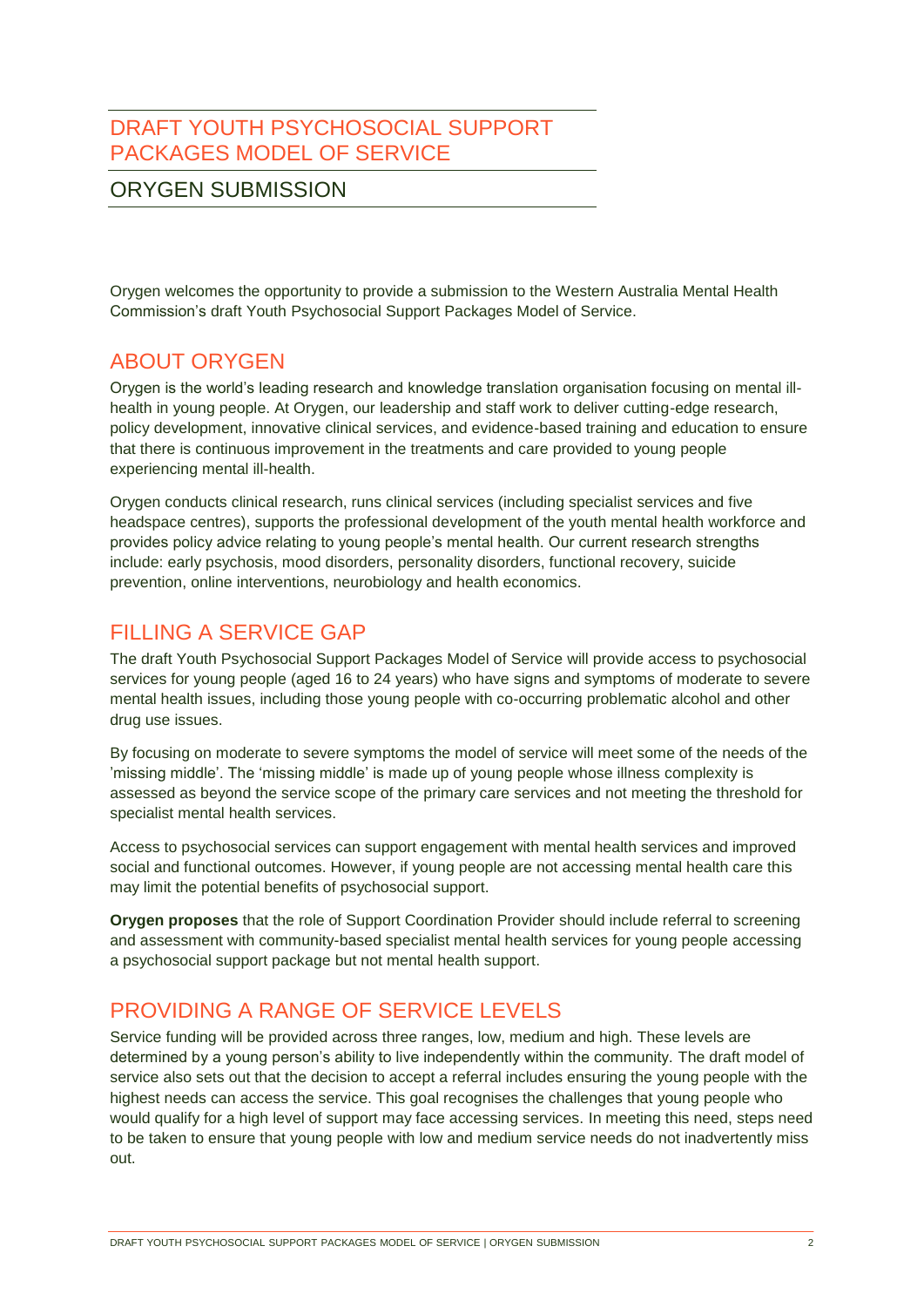**Orygen proposes** that the model of service should provide service need guidelines based on prevalence data to ensure equitable delivery of services across the three levels. These guidelines would support services to enrol a population mix that reflects community support needs.

# PLANNING FOR THE FUTURE

The model of service is underpinned by the principle of shared decision making which can empower young people in their service choices. This includes goal setting and being able to choose from a panel of providers for a support service. The model of service identifies the need to conduct regular and ongoing assessments during the period of service and to be as flexible as possible to support a young person's changing needs. The degree of flexibility in the model to meet changing needs and the setting of transition planning at the start of service access appear to be limitations in the model.

It is not clear how this flexible approach will accommodate changes in the type of support a young person may need. Presumably, service providers are contracted to provide a service, but how a contract could be amended to enable a change in service provider to enable the most appropriate support type is not detailed in the model of service.

**Orygen proposes** that the model set out a service guarantee for funded service provision to ensure a young person can move between services if required.

Recognition that monitoring support needs and the flexibility to respond to changes will benefit a young person is not reflected in the transition planning approach set out in the draft model of service. The draft states that a plan for transitioning out of the service will be made 'as part of a plan determined at the commencement of support'. The fixed planning approach does not take into account the variation in outcomes that young people will experience and how appropriate a transition plan up to 12 months old will be when it is time to be implemented.

**Orygen proposes** that transition plans be reviewed as part of the regular assessment process. The model of service should define the timeframe for 'regular' assessment, with three months being practicable and timely in terms of the maximum 12-month service duration.

## ACHIEVING SET GOALS

The draft Youth Psychosocial Support Packages Model of Service is goal-oriented. Outcome measures should measure the achievement of the goals young people have. In addition to the two draft outcomes, two further outcome measures should be included.

The model of service includes housing and education, training and employment support. Safe, secure and stable housing and participation in education, training or employment support young people's mental health. Therefore, outcome measures should be included for these domains.

**Orygen proposes** that outcome measures for housing and education, training or employment be included in the evaluation of outcomes identified in service agreements.

#### FOR MORE INFORMATION

For further information and follow-up relating to this submission, please contact:

David Baker Manager, Policy Email: [david.baker@orygen.org.au](mailto:david.baker@orygen.org.au)